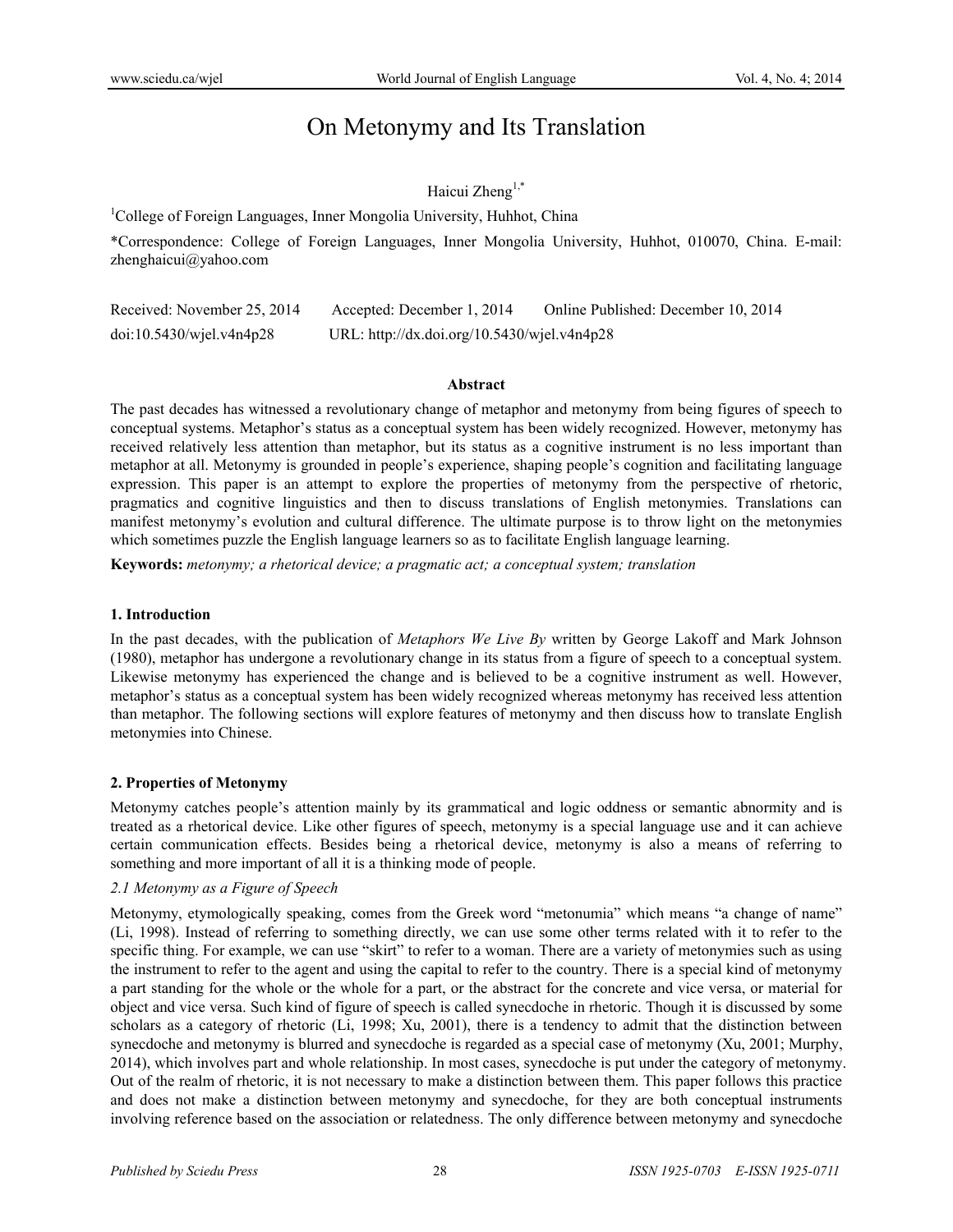lies in the relationship between the referent and the referred. Their functions and working mechanisms in either reference or cognition are almost the same.

As rhetorical devices, metonymy can make the language expression convenient, concise and vivid. For example, the following sentences are common and frequent.

- 1) *Shakespeare* takes up the whole bottom shelf.
- 2) Can I borrow your *Shakespeare*?
- 3) Where is *the cheese sandwich* sitting?

In sentences 1) and 2), a figure of speech—metonymy can be identified. The proper name "Shakespeare" actually stands for the books written by him. So it is the metonymy AUTHOR FOR WORKS. In sentence 3), "the cheese sandwich" must refer to the customer who orders it and it is the metonymy using ordered food to refer to its customer. Take the metonymies away and make the sentences semantically correct and logically acceptable, and we will get the following sentences.

- \*1) The books written by Shakespeare take up the whole bottom shelf.
- \*2) Can I borrow your book written by Shakespeare?
- \*3) Where is the person who ordered cheese sandwich sitting?

The comparison clearly demonstrates the rhetorical effect of metonymy—concise and vivid. Though the above sentences (with the sign  $*$ ) are normal and acceptable, they are not used in some situations. Instead, their simplified versions—sentences 1), 2) and 3) are preferred due to their economical use of words.

#### *2.2 Metonymy as a Reference*

Metonymy helps people achieve the communicative purpose of expressing vividly and at the same time it performs the function of referring to something economically and effectively, thus getting the name "referential metonymy" (Warren, 1999).

Reference in pragmatics is "an act in which a speaker, or writer, uses linguistic forms to enable a listener, or reader, to identify something" (Yule, 2000, p.17). Reference involves referring to something on the part of the speaker or the writer and making an inference on the part of the hearer or the reader. It requires a collaborative work from both parties of the conversation. A successful reference occurs when the speaker or writer makes a good choice of referring expression and have a reasonable expectation of the hearer or reader's ability to make the correct inference. In other words, the speaker's linguistic choice is based on his/her belief that the hearer can figure out what he/ she refers to with cognitive efforts—making inferences.

In reference, there is a conventional assumption that certain referring expressions are used to designate certain entities. For example, Shakespeare, the proper name, is assumed to be used to identify the great person and "the cheese sandwich" to identify a food. However, such assumption is proved to be limited and partial. More examples will shed light on it.

#### 4) *Brazil* wins World Cup.

### 5) *Moscow* and *Washington* will hold talks on this problem.

Such kinds of examples are common and frequent in English language. Brazil, Moscow and Washington are all names of countries or cities. How can a country win a football match? How can two cities hold talks? Metonymies are involved. The country name and city names are used metonymically, referring to the soccer team of Brazil in sentence 4) and to the governments (CAPITAL FOR GOVERNMENT METONYMY) in sentence 5).

So the referring expressions can be used to designate anything related with them. In other words, an expression provides "a range of reference", (Yule, 2000, p.21) and may be used to identify any entity in a number of possible referents. There exists a pragmatic connection, not just a direct one-to-one relationship between names and objects. The regular referring or designating function of an expression may be invested with some features in some situations. Therefore the interpretation of the reference may require a local socio-cultural context.

In sum, metonymy actually performs the function of reference. There is no direct relationship between a linguistic expression and the entity in the world. There may exist a pragmatic connection. Since reference is "a social act" context dependent and culturally influenced, metonymy is invested with social and cultural features. Translations of metonymies will reveal the cultural influence.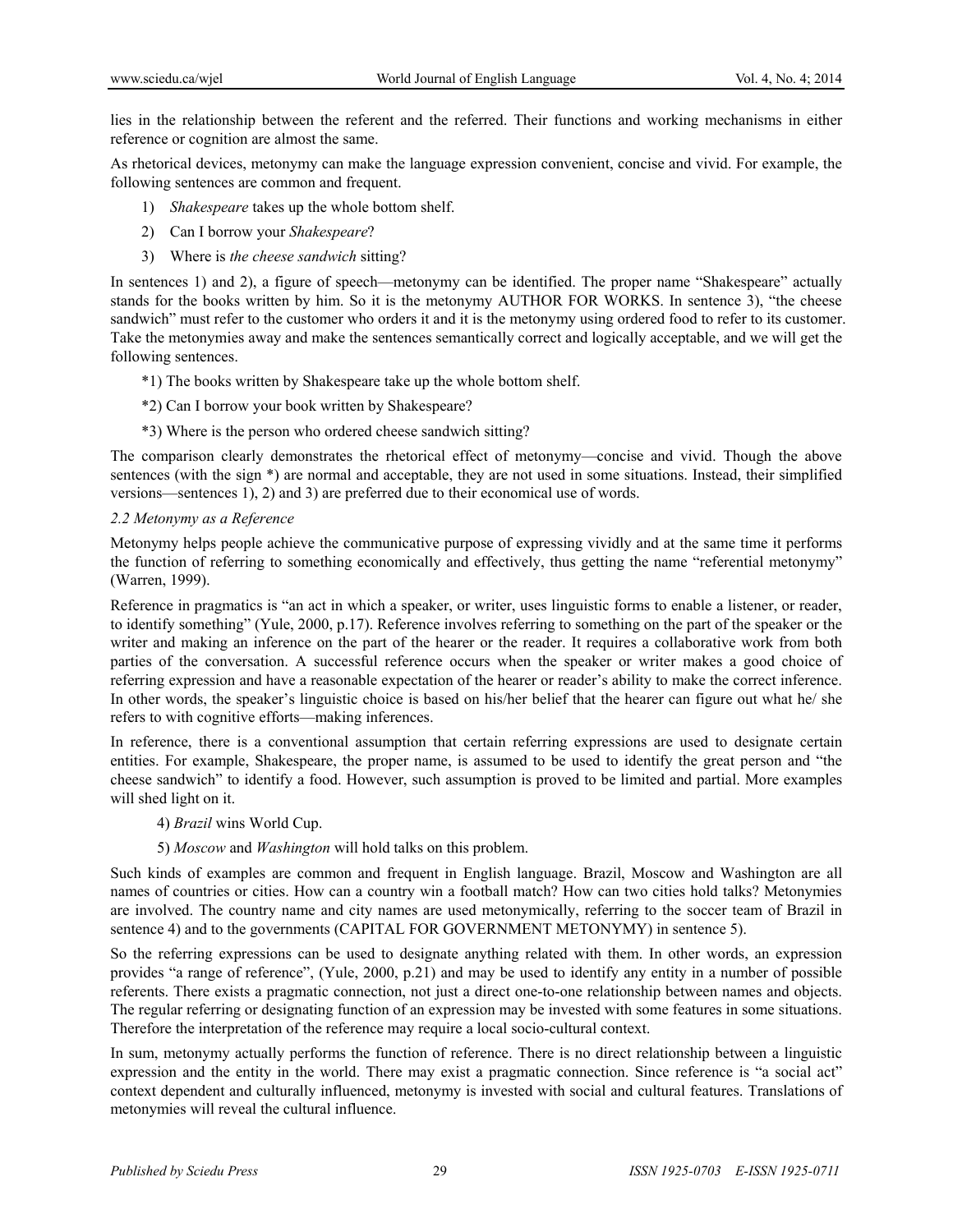### *2.3 Metonymy as a Cognitive Instrument*

Besides being a rhetorical device and a means of achieving reference, metonymy also serves the function of providing understanding (Lakoff & Johnson, 1980, p. 36). The cognitive feature of metonymy is so fundamental that it has not come into people's view for such a long time. It is Lakoff and Johnson who first revealed the cognitive property of metaphor and metonymy in 1980s. And many scholars have conducted more studies about the cognitive nature of metaphor and metonymy (Casasanto, 2009; Gibbs, 1999). Instead of being a poetic imagination and language ornament out of choice, metaphor and metonymy are modes of thinking pervasive not only in language use but in people's daily life. "Like metaphors, metonymic concepts structure not just our language but our thoughts, attitudes, and actions" (ibid: 39). Main claims made by cognitive linguists about metaphor also apply to metonymy (Lakoff & Turner, 1989, p.103, cited in Ungerer & Schmid, 1996, p. 128; Zhao, 2000; Liu, 2011).

Despite their similar role of helping people understand one thing by means of another, metonymy is different from metaphor in its working mechanism. Many scholars (see Lakoff & Johnson, 1980; Lakoff, 1993; Indurkhya, 1992; Gluksberg, 1993; Turner, 1996; Su, 2000; Haser, 2005) have studies how metaphor and metonymy work in people's mind. Metaphor involves two domains and mapping occurs between the two domains due to the similarity between the two cognitive models. In the case of metonymy, only one domain is involved. Metonymy requires contiguity or association. Mapping between the two entities in one domain is based on their relatedness. Similarity triggers metaphor while connection and salience trigger metonymy. For example, any part of human body can be used metonymically to refer to people.

- 6) There are a lot of good *heads* in the university.
- 7) We've got some new *blood* in the organization.
- 8) More *hands* make light work.

In a university, intelligence is valued and "good heads" stand for intelligent people. Sentence 7) contains both a metonymy—BODY PART FOR PERSON and a metaphor—ORGANIZATION IS PERSON. Since the organization is thought of as a person, new people are just like new blood, making the organization stronger and more energetic. As to sentence 8), while doing things, people use their hands, which is the salient part in the work ICM (Idealized Cognitive Model) (Lakoff, 1987). In the different ICMs involved in the above three sentences, the referred entity is common—person, which take the form of different metonymies, for different things come into the foreground. So metonymies come out on the basis of the salient part of each ICM.

Radden and Kovecses (1999) argue that in ICM of metonymy, the vehicle, the source entity, provides an easy mental access to the target entity and language is metonymical in nature. They argue that since people tend to use language economically to express their thoughts, the conceptual system—metonymy makes it possible for people to express themselves concisely. Therefore, people's thinking is metonymical and it turns out that we live by metonymies (Liu, 2011, p.147). Metonymic concepts are grounded in people's experience and language. Their grounding is supposed to be more obvious than that of metaphoric concepts, for metonymy usually involves direct physical or casual associations (Lakoff & Johnson, 1980, p.39). Metonymy is so basic and fundamental to people's thinking that its cognitive nature usually slips people's mind and attention easily.

As the comparison between sentences 1), 2), 3) and sentences  $*$  1),  $*$ 2),  $*$ 3) in Section 2.1 shows, metonymy makes language expression concise and vivid. This is in conformity with people's cognitive tendency. People always tend to exert the smallest effort to achieve the expected effect based on the relevance. An ostensive or successful communication is presumed to have achieved optimal relevance (Sperber & Wilson, 1986). In the case of metonymy, the referred entity can be figured out as long as it is relevant enough to the referent. Take sentences 4) and 5) again as example.

- 4) *Brazil* wins World Cup.
- 5) *Moscow* and *Washington* will hold talks on this problem.

In sentence 4), World Cup as a football match between teams from different countries is shared knowledge. When it comes to the final result of the match, which country wins is the attention focus. Therefore Brazil, the country name becomes the salient in this script. The country name is relevant enough to achieve the communication purpose and the word "team" is not necessary to appear. COUNTRY FOR TEAM metonymy based on the optimal relevance makes the statement clear to the readers.

The same applies to sentence 5) though different metonymies—CAPTICAL FOR GOVERNMENT are involved. The words "hold talks" create a schema in which the salient element is the participants—the countries or regions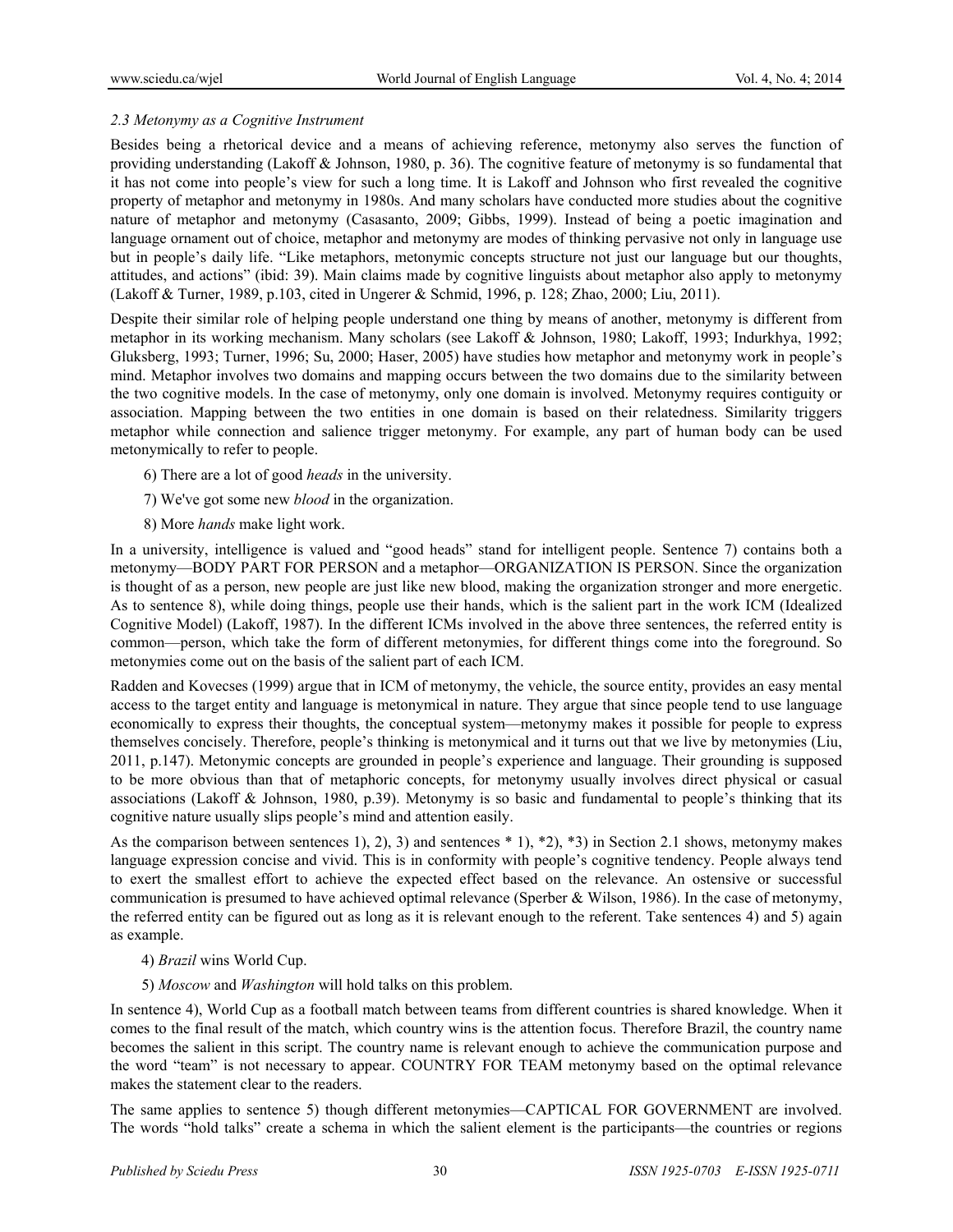representing different interests. Therefore the capital where the government locates comes to the foreground. Here readers' attention is focused on the Russian government and the American government rather than the two cities Moscow and Washington.

To sum up, metonymy is not an intended language choice as a language ornament. It is a basic mode of thinking, using one entity to refer to another relevant entity. Mapping from the source domain to the target domain occurs because of the contiguity or association.

## **3. Metonymy and Translation**

Since metonymy is grounded in people's experience and thinking, metonymies of various kinds are pervasive in language expression. The conceptual nature of metonymy enriches the vocabulary of English language. Due to the similar thinking pattern, some metonymical expressions can be found in both English and Chinese. For example, "we need more hands" has an equivalent expression in Chinese 我们需要更多的人手. It is a word-for-word translation. For the language learners, a good command of the cognitive nature of metonymy is of great help in their vocabulary enlargement and language acquisition. On the contrary, if the learners have no idea of metonymy's function as conceptual system, they will find it hard to understand some sentences and cannot make the expected inference. In other words, a clear understanding of metonymy's nature facilitates language understanding and translation while little or partial knowledge of metonymy will be a hindrance to them. Translations of metonymies are a manifestation of learner' understanding of metonymy.

However, there are some other metonymical expressions which show the influence of some particular culture and will create some difficulties for readers of other cultures. For example, the sentence "That individual is quite the silver fox" is difficult for the Chinese learners to figure out the metonymy and therefore it is hard for them to translate it. More elaborations will come in the following sections.

### *3.1 Conventional Metonymy and Literal Translation*

Metonymy is a conceptual instrument, molding people's thinking and helping them express effectively. Some metonymies are so fundamental that they have developed into conventional language usage and become a dictionary entry. The only problem left is to decide which meaning is expected or suitable in the sentence. Under such circumstances, it is easier for those who can figure out the metonymy to identify and make a right decision among the list of different meanings. One can take the meaning required directly from the dictionary. So it is a kind of literal translation.

9)College students have to develop their capabilities of handling finances, choosing their own *wardrobes*, and determining their daily agenda.

大学生必须培养打理财务、选择着装、确定日程安排的能力。

In the dictionary, the meaning of *wardrobe* is "a piece of furniture in which one hangs up clothes" (the first entry,衣 柜 in Chinese) and it can also refer to "the clothes that someone has" (the second entry, 衣服,衣着,or 服装). The second meaning is metonymically developed from the first one, that is, CONTAINER FOR CONTENTS.

10)She *tiptoed* into the room

她踮着脚(蹑手蹑脚地)走进房间。

When *tiptoe* is used as a verb, its meaning is related with its noun form (脚趾 or 脚尖). Here is MANNER FOR ACTION metonymy.

In the above two examples, the metonymies are manifest. The association or relatedness between the source entity and the target entity is close and a direct translation makes the meaning clear and acceptable in the target language. However, in some other cases, metonymies are not manifest either because of the loose association or the cultural difference.

11) He has been called to the *bar*. 他已取得律师资格。

The word "bar" has several meanings listed in the dictionary. One of them is "the division in a court of law" which is used metonymically to refer to the lawyers. Therefore "be called to the bar" has developed into a set phrase which means "to become a lawyer". It involves two metonymies—SOMETHING IN A PLACE FOR PLACE and PLACE FOR OCCUPATION. In the English culture, the bar is the salient part in the court, which is metonymically used to refer to the occupation and then to the legal practitioners. However, such association is not so salient in Chinese and the Chinese learners may have difficulties in translating the sentence.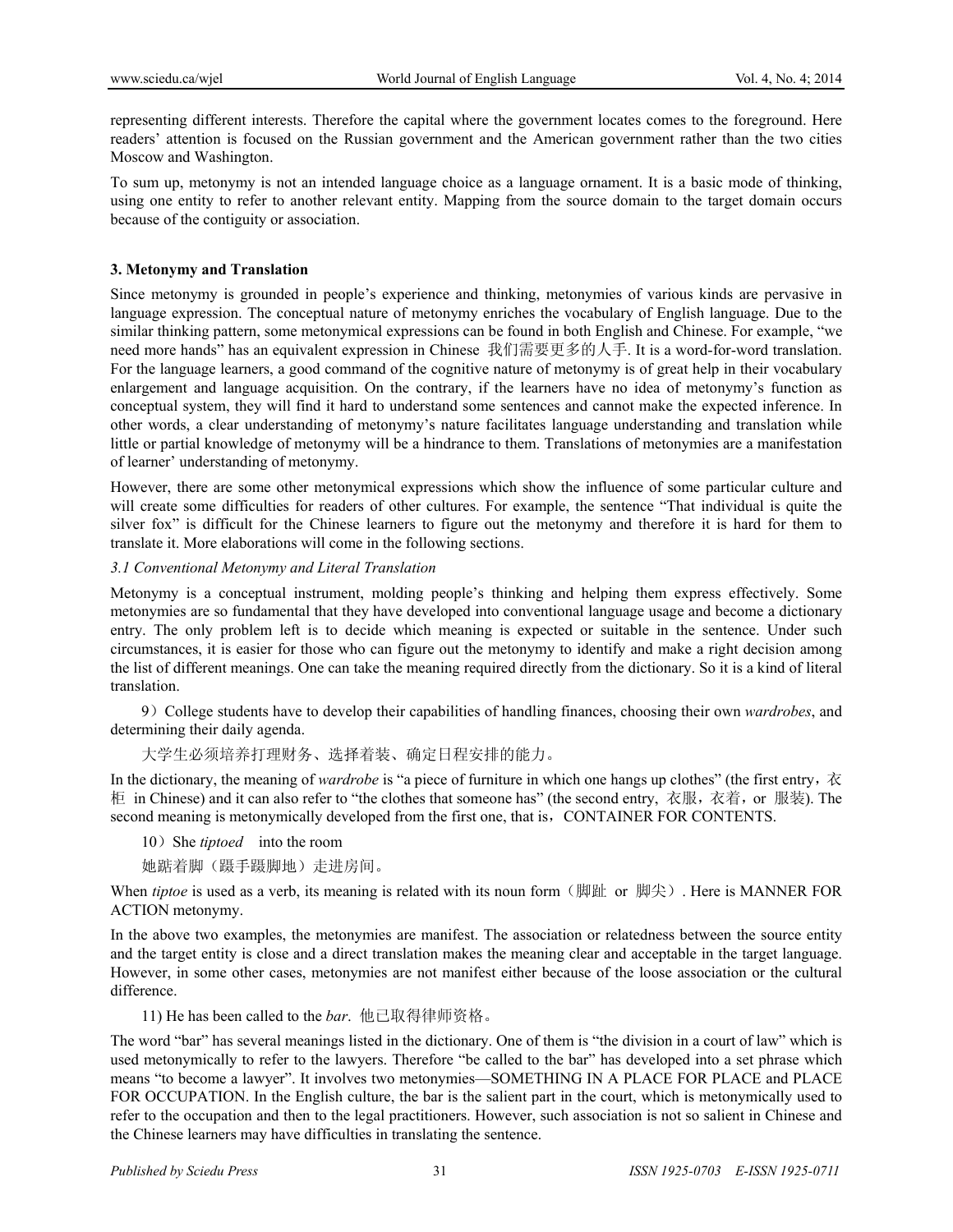12) She has a sharp *tongue*.她一张嘴相当厉害, 说话尖刻。

In Chinese, the character 嘴 is mentioned instead of tongue (舌头). People's modes of thinking in English and Chinese are similar but the salient part in their conceptual system varies. In the talking ICM, tongue is the salient to the English people while mouth to the Chinese people.

13) She has an *eye* for beauty. 她有审美能力。

Similarly, the Chinese character 眼睛 for "eye" does not appear. The real meaning rather than the literal meaning is offered. In other words, the sentence is translated after it is paraphrased. Though it is not a literal translation of the word "eye", the meaning is a direct entry in the dictionary.

14) Life is a battle from the *cradle* to the *grave*. 人生从生到死都是一场战斗。

In this sentence, cradle (摇篮) and grave (坟墓) do not appear literally in the translation. But "from the cradle to the grave" is a set phrase which is translated into $M \pm 2 \Im \pi$  in the dictionary.

Above are examples of metonymies that have been conventionalized and become an entry in the dictionary. Their translations have become a convention, too. To such kind of metonymies, learners can take the meaning directly from the dictionary. Sometimes, if they can identify the metonymies, they can produce the correct understanding and translation without consulting the dictionary. In other words, the metonymic thinking can help learners enlarge their vocabulary and facilitate language learning effectively.

*3.2 Free Metonymy and Liberal Translation* 

Free metonymy refers to that kind of metonymies which have not become a dictionary entry. People have to figure out the intended meaning. In the translation, the metonymies have to be made apparent. Liberal translation here means learners have to translate flexibly since they cannot get the meaning directly from the dictionary. The translation strategies may involve adding words, changing words, or paraphrasing, etc.

15) *Pearl Harbor* still has an effect on their foreign policy.

珍珠港(事件**)**仍然影响着他们的对外政策。

The PLACE FOR EVENT metonymy has to be revealed in the translation. The word "event" (its Chinese equivalent is事件) must appear. The Chinese characters in the brackets are added to make the metonymy explicit. Otherwise, the translation is incomplete and unacceptable. This is also true to the following examples.

16) The *kettle* is boiling.

壶(里的水)开了。

17) The *hall* applauded.

大厅(里的人)鼓起掌来。

The CONTAINER FOR CONTENTS metonymy in 16) and PLACE FOR PEOPLE metonymy in 17) have to be made clear in the translation. The added characters in the brackets are absolutely necessary in Chinese.

18) I would only accept offers of rides, food and a place to *rest my head*.

我只接受提供搭顺风车、食物和夜间落脚地的帮助。

Here is a PART FOR WHOLE metonymy. The expression "to rest one's head" (the literal translation is 休息我的头) actually means "to take a rest". In Chinese, there is a similar metonymical thinking, but "foot" (脚) instead of "head"  $(\frac{4}{\mathcal{N}})$  is involved. Therefore the translation "落脚地" is a strategy of domestication.

19) My father followed the *plough* all his life.

我的父亲一辈子务农。

Here is an INSTRUMENT FOR ACTION metonymy. The literal translation of *plough*犁is not acceptable. The sentence is translated after paraphrasing.

20) Are we boys going to be beaten by a bunch of *skirts*?

难道我们男子汉会输给一伙女人?

Here is a DRESS FOR PEOPLE metonymy. Skirt is the typical dress of women  $(\notimes \Lambda)$  and the metonymy is made manifest in the translation.

21) He liked the *cup* a bit too much.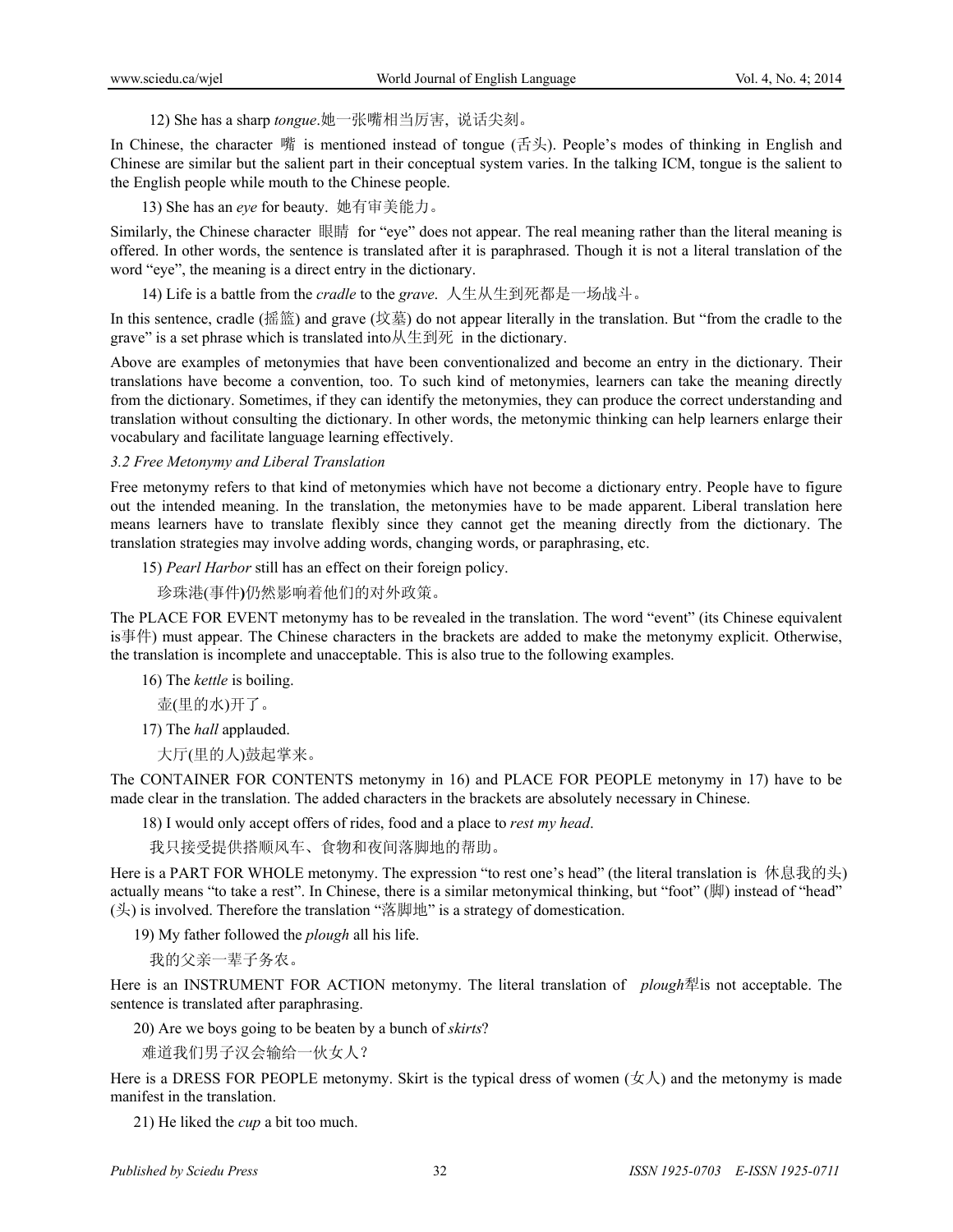## 他太贪杯了/他太能喝了。

A CONTAINTER FOR CONTENTS metonymy is involved in the sentence. The implied or real meaning is "He like drinking too much". In Chinese there is an equivalent expression贪杯. It seems the literal translation of "cup" (杯) is kept, but it is a liberal translation, for the phrase 贪杯 means different. The literal translation of the whole sentence 他太喜欢这个杯子了has a completely different meaning from the original sentence.

There are some metonymies which are novel or creative, which require people's cognitive efforts in understanding and translation.

22) The *wolf* and the *pig* mingled together in his face.

他的脸上显出残暴和贪婪交织在一起的表情。

23) The *gentleman* in me made me stand up to go away, but the *journalist* in me made me stand still.

我的君子风度使我站起来告辞,然而我的记者本能却使我站住不动。

These two sentences involve Category-and-Property ICM. Literal translations of the two sentences make no sense at all. In 22) the wolf and the pig actually refer to the typical characteristics of the wolf and the pig or their connotations—cruelty and greed. These two meanings have to be made clear in the translations. The association of the two animals may vary in different cultures. "Pig" is associated more with being dirty or stupid in Chinese than with being greedy in English. And "face" here is a conventional metonymy, which takes the dictionary meaning "expression".

Sentence 23) contains a novel metonymy. The words "gentleman" and "journalist" here refer to the spirit, manner or ethos of gentleman and journalist. The interpretation of creative metonymies requires common sense, social knowledge and cultural awareness. They are the most difficult part in metonymy understanding and translation.

Like the metonymy concerning *pig* in sentence 22), cultural influence causes difficulty in metonymy translation.

- 24) That individual is quite *the silver fox*.
- 25) The letters have been bogged down in bureaucratic *red tape*.

The phrase "the silver fox" in sentence 24) refers to "a sexually attractive person" which is an informal usage in American English. In Chinese, "fox" has one connotation of being clever and deceitful and another connotation of being sexy and seductive. But still Chinese learners are not sure about what "the silver fox" metonymically refers to, for as far as culture is concerned, people have a common sense that the expression cannot be interpreted superficially.

Sentence 25) is difficult for the Chinese readers if they do not know the metonymical use of "red tape". They cannot identify the metonymy due to their ignorance of the old tradition in England that people used red tape to bind files and papers, which has been used metonymically to refer to the complicated bureaucratic procedures. There are similar expressions in English such as "blue stocking" (a metonymy referring to a well-educated woman) which take a strong cultural color.

### **4. Conclusion**

Metonymy catches people's attention mainly by its grammatical and logic oddness or semantic abnormity and has been treated as a rhetorical device for a long time. Like other figures of speech, metonymy is a special language use and it can achieve certain communication effect. However, this is only the tip of the iceberg. With people probing into it, more about metonymy has been revealed. Metonymy helps people achieve the communicative purpose of referring to something economically and effectively. Metonymy is a conceptual system, shaping people's thinking and facilitating people's communication. Some metonymies are so fundamental that they have become an entry in the dictionary. People can just remember them and translate them literally. Some other metonymies require flexible or liberal translation. The metonymies have to be revealed or made manifest by means of adding words, changing words or paraphrasing.

By exploring the properties of metonymy, the less well known conceptual system, this paper aims to provide a comprehensive picture of it. Metonymy is valued with its rhetorical effect, cognitive nature and pragmatic function. Translation of metonymies is a criterion to check people's comprehension of metonymy. Since people of different cultures have a lot in common in cognition which is based on embodied mind, many metonymies in English can find their counterparts in Chinese, which makes it easy for learners to understand and translate the sentences containing such kind of metonymies. However, there are creative metonymies or culture-loaded metonymies which will create difficulties for learners of different cultures. Anyway a good command of metonymy can improve people's